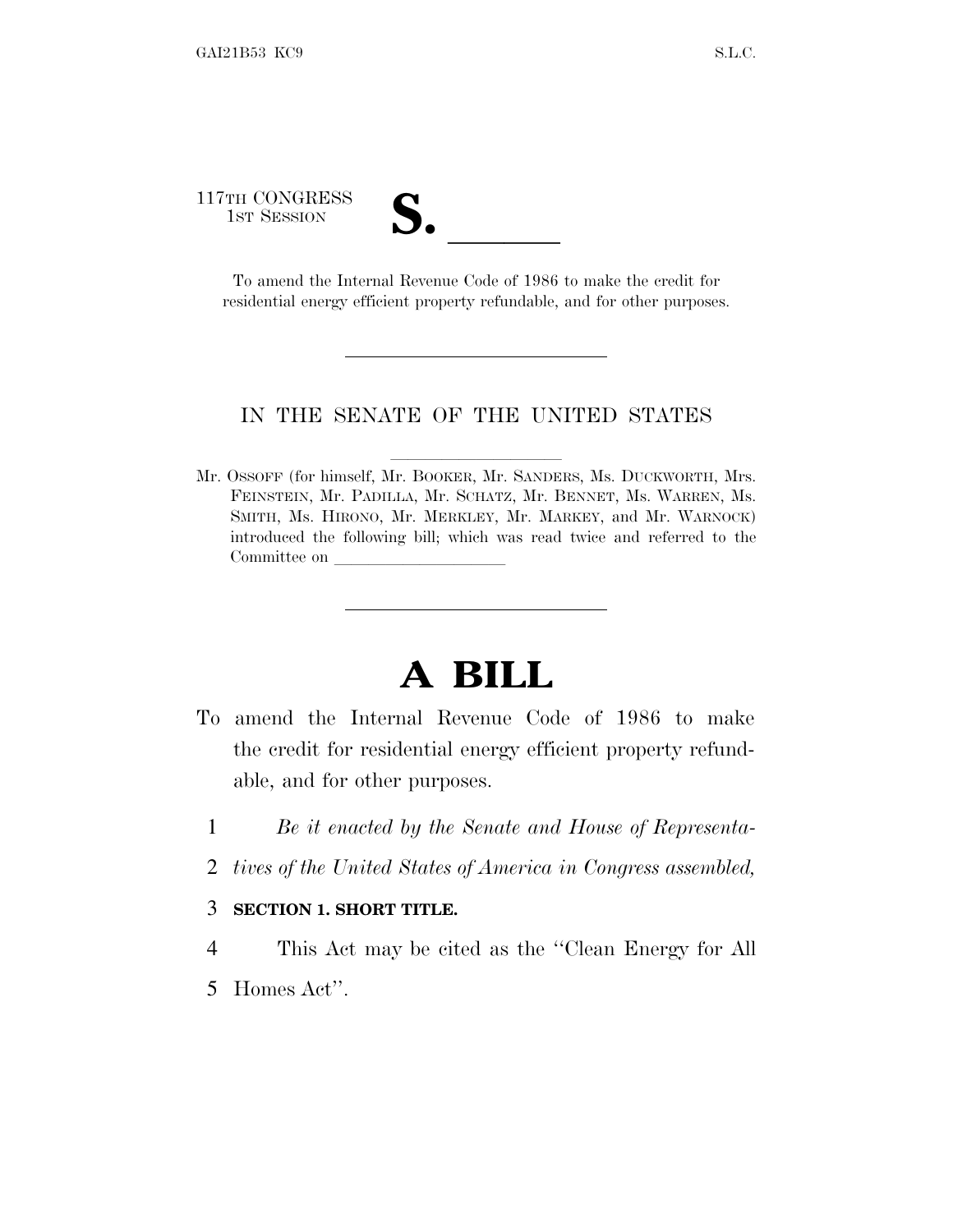$\mathfrak{D}$ 

## **SEC. 2. REFUNDABILITY OF CREDIT FOR RESIDENTIAL EN-ERGY EFFICIENT PROPERTY.**

 (a) CREDIT MADE REFUNDABLE; INSTALLER RE- QUIREMENTS.—Section 25D of the Internal Revenue Code of 1986 is amended by redesignating subsection (h) as subsection (j) and by inserting after subsection (g) the fol-lowing new subsections:

 ''(h) CREDIT MADE REFUNDABLE FOR TAXABLE YEARS AFTER 2022.—In the case of any taxable year be- ginning after December 31, 2022, the credit allowed under subsection (a) shall be treated as a credit allowed under subpart C (and not allowed under this subpart).

13 <sup>"</sup>(i) REQUIREMENT FOR QUALIFIED INSTALLER.—

14 ''(1) IN GENERAL.—No credit shall be allowed under subsection (a) with respect to any expenditure for property described in subsection (d) which is placed in service after December 31, 2022, unless— 18 ''(A) such property is installed by a quali-

fied installer, and

 $\langle$  (B) the taxpayer includes the qualified in- stallation identification number described in paragraph (3) on the return of tax for the tax-able year.

24 "(2) QUALIFIED INSTALLER.—

25 "(A) IN GENERAL.—For purposes of this subsection, the term 'qualified installer' means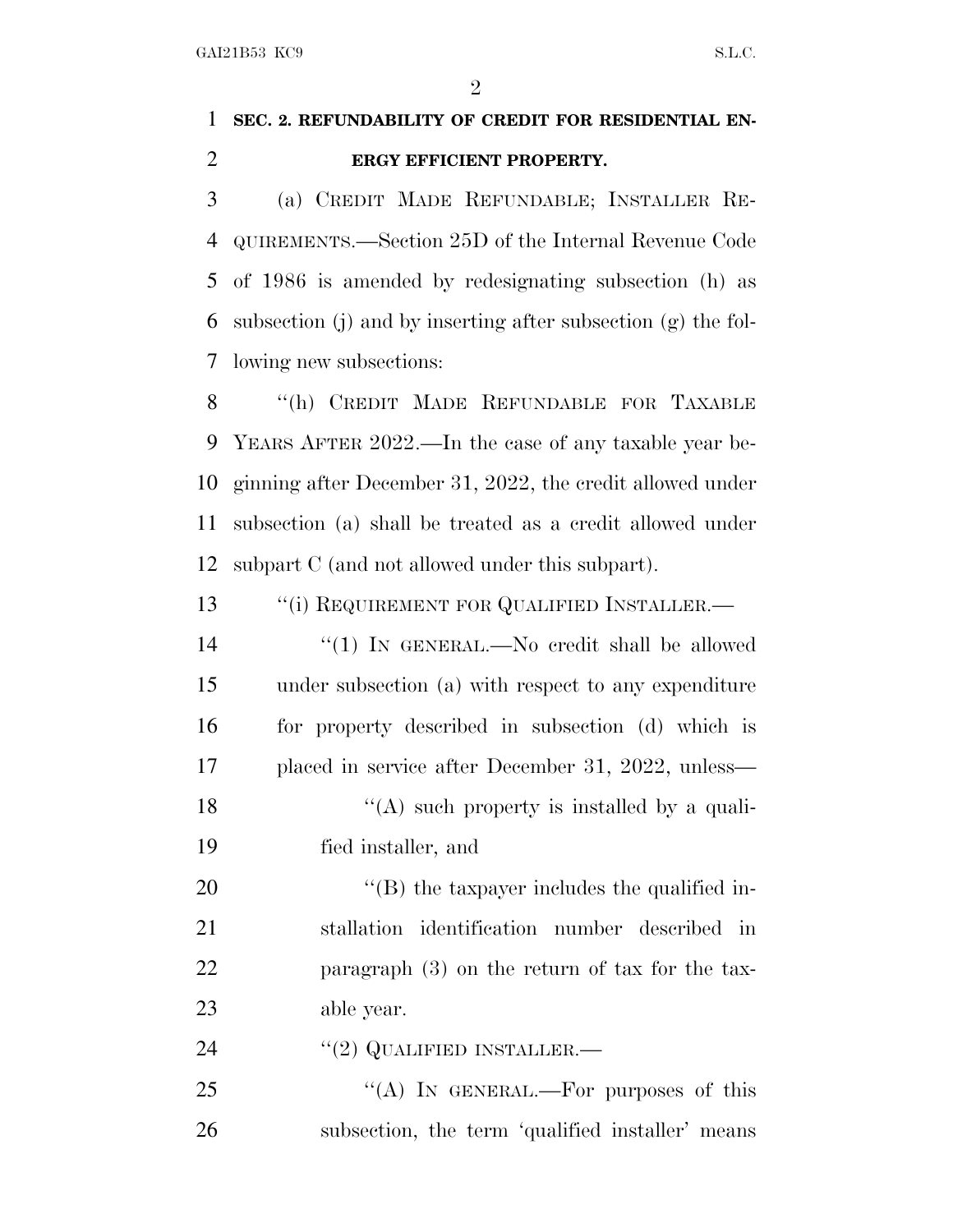| $\mathbf{1}$   | an installer who enters into an agreement with      |
|----------------|-----------------------------------------------------|
| $\overline{2}$ | the Secretary which provides that such installer    |
| 3              | will, with respect to any expenditure for prop-     |
| $\overline{4}$ | erty described in subsection (d) in connection      |
| 5              | with a dwelling unit used as a residence by the     |
| 6              | $t$ axpayer—                                        |
| 7              | "(i) provide the taxpayer with a quali-             |
| 8              | fied installation identification number and         |
| 9              | a written receipt of the purchase and in-           |
| 10             | stallation of such property in a manner             |
| 11             | prescribed by the Secretary, and                    |
| 12             | "(ii) make periodic written reports to              |
| 13             | the Secretary (in such manner as the Sec-           |
| 14             | retary may provide) of qualified installa-          |
| 15             | tion identification numbers assigned by the         |
| 16             | installer corresponding to such expendi-            |
| 17             | tures, including such information as the            |
| 18             | Secretary may require with respect to such          |
| 19             | expenditures.                                       |
| 20             | "(B) INSTALLER DEEMED TO MEET RE-                   |
| 21             | QUIREMENT.—For purposes of subparagraph             |
| 22             | $(A)$ , to the extent provided by the Secretary, an |
| 23             | installer may be deemed to meet the require-        |
| 24             | ment under clause (ii) of such subparagraph on      |
| 25             | the basis of information available to the Sec-      |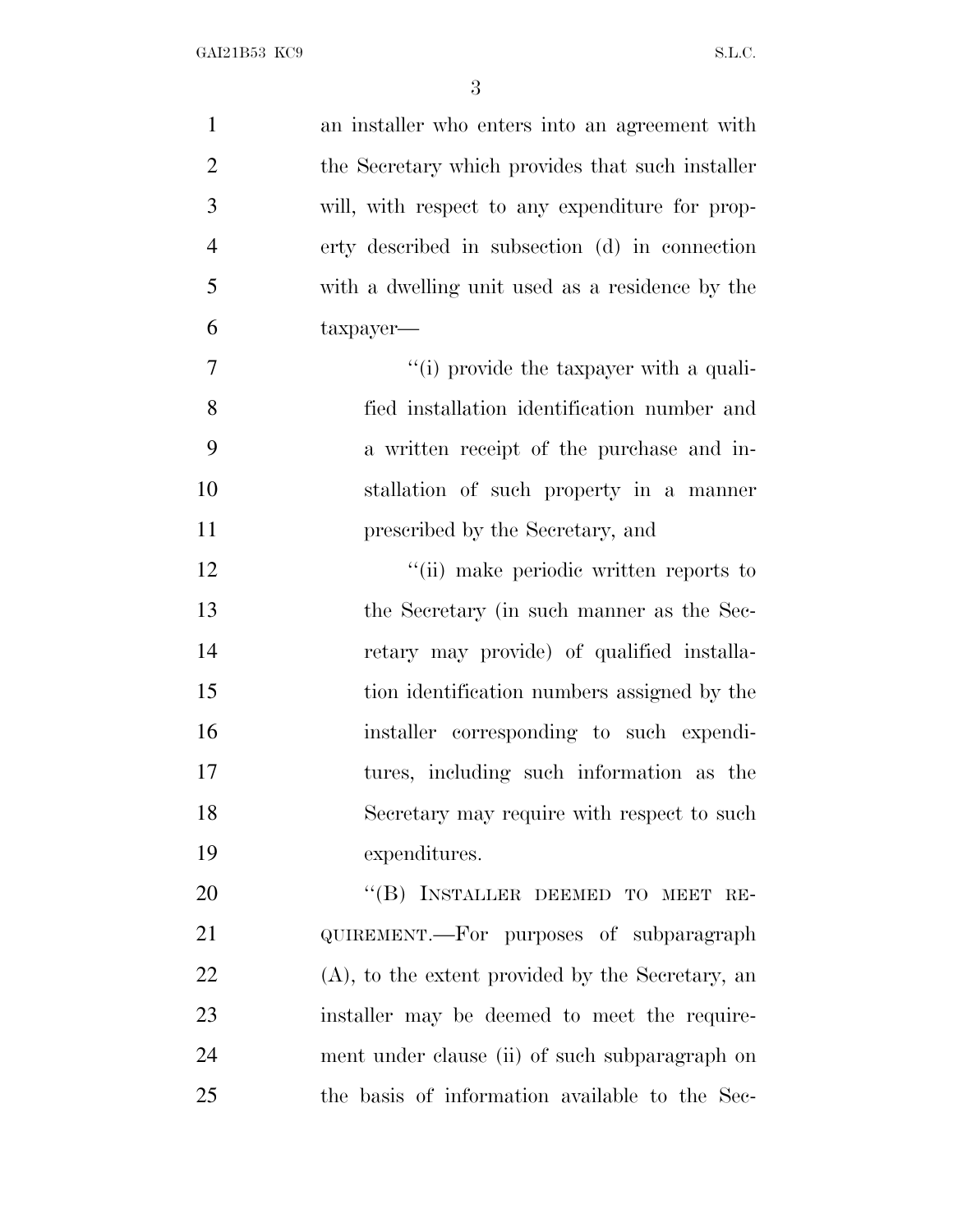retary which the Secretary determines is rea- sonably reliable for purposes of determining the amount of expenditures described in subsection (a) made by a taxpayer in connection with a dwelling unit used as a residence by such tax-payer.

7 "(3) QUALIFIED INSTALLATION IDENTIFICA- TION NUMBER.—For purposes of this subsection, the term 'qualified installation identification number' means a unique identification number with respect to expenditures described in subsection (a) in con- nection with a dwelling unit used as a residence by the taxpayer.

 ''(4) REGISTRATION.—The Secretary may re- quire such information or registration of a qualified installer as the Secretary deems necessary or appro- priate for purposes of preventing duplication, fraud, or improper claims with respect to expenditures de- scribed in subsection (a). Under regulations or other guidance prescribed by the Secretary, the registra-21 tion of any person under this section may be denied, revoked, or suspended if the Secretary determines that such denial, revocation, or suspension is nec-essary to prevent duplication, fraud, or improper